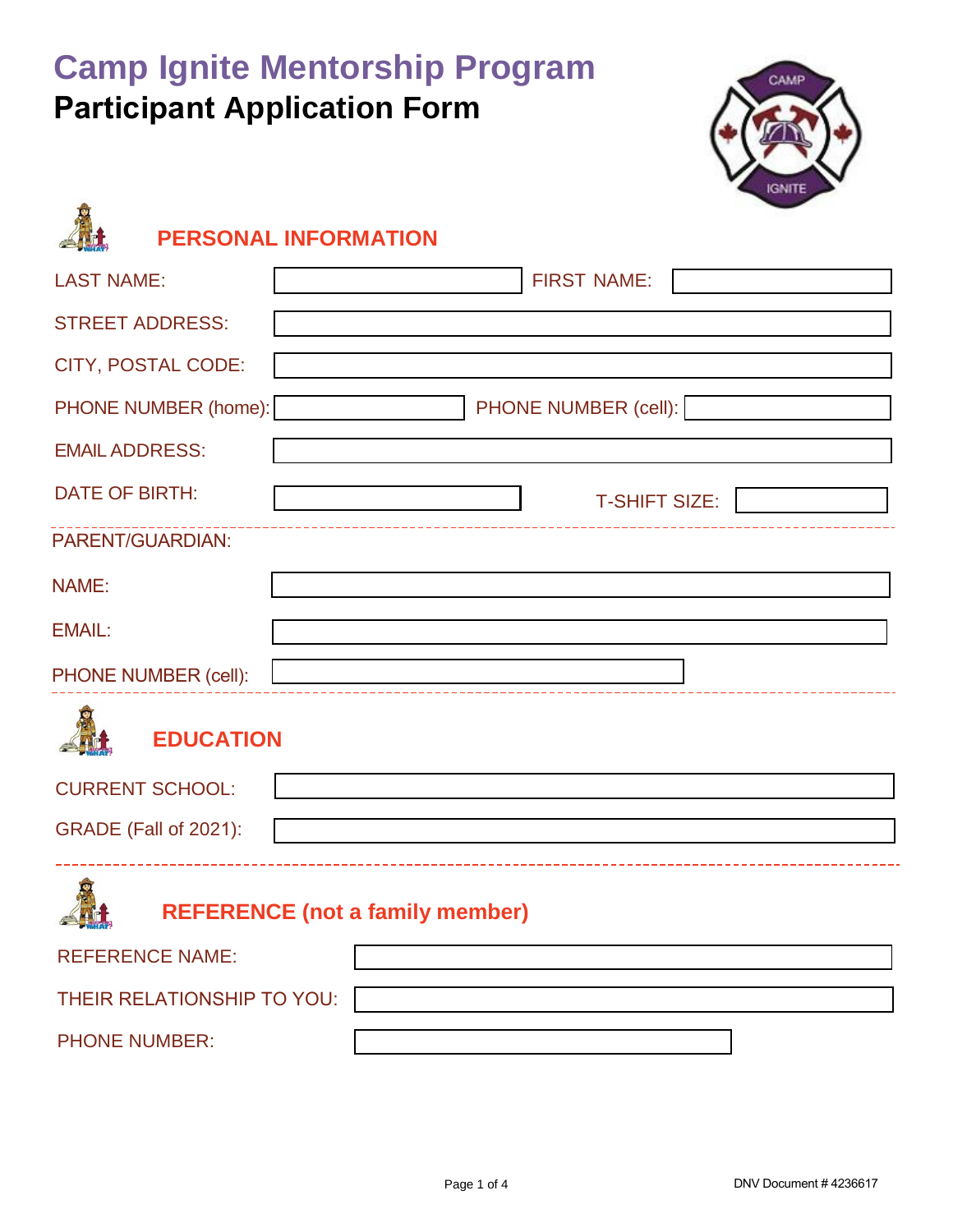#### **Camp Ignite Mentorship Program**

**Participant Application Form**





#### **GENERAL INFORMATION**

Have you ever had any health problems such as asthma, diabetes, heart trouble, seizures, bleeding disorder, fainting spells, or any other health condition that may restrict your ability to participate in the fire camp? If yes, please explain (be specific):

How did you hear about the Camp Ignite Mentorship Program?

What is it about Fire & Emergency Services that interests you?

Are you involved in any volunteer activities? If yes, please list: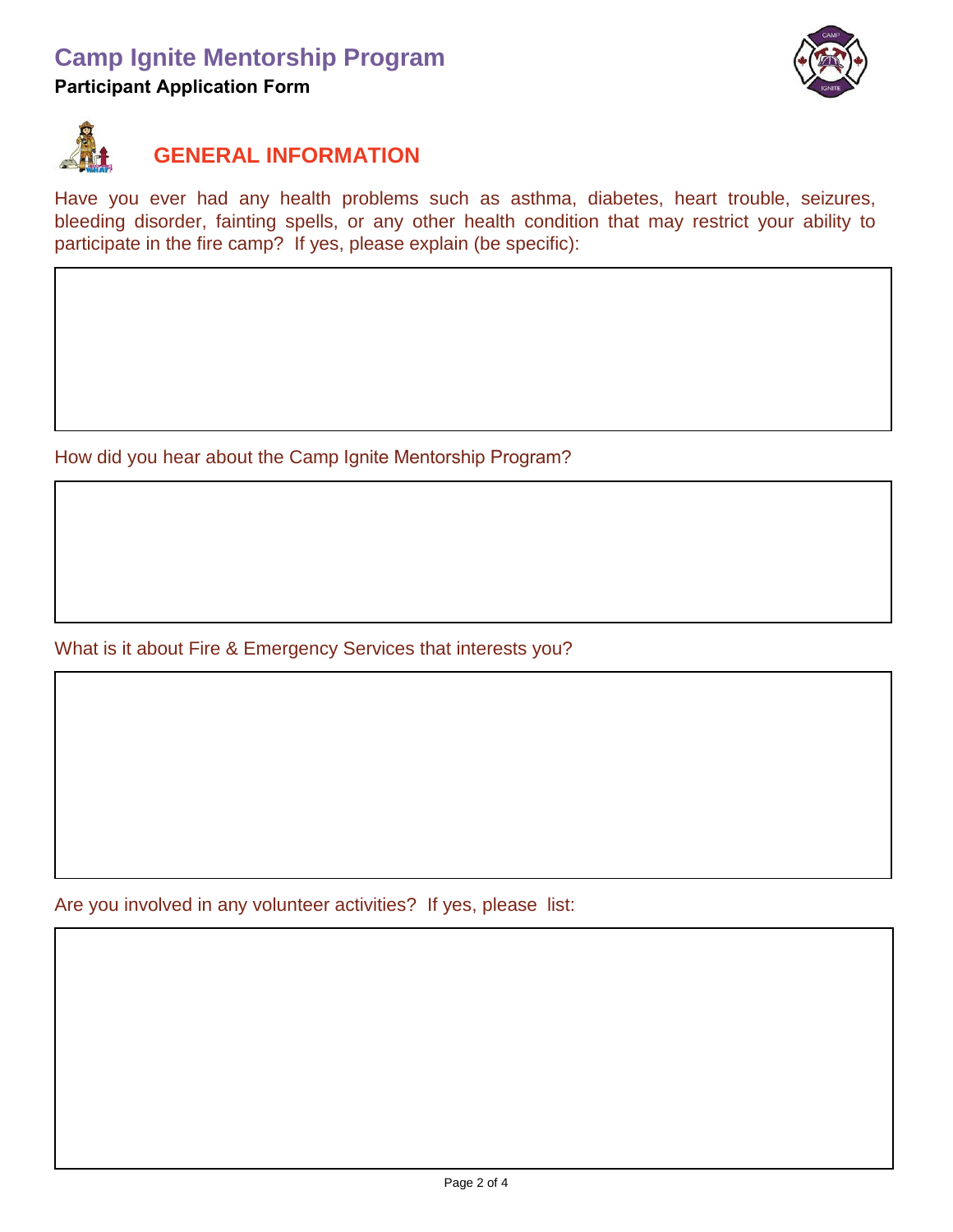### **Camp Ignite Mentorship Program**



What sports, hobbies or other activities are you interested in?



Firefighting/first aid is not required to participate in Camp Ignite. We encourage applicants to apply regardless of experience level. However, if you do have any previous experience or training please explain:

What is it that you would like to get out of the Camp Ignite experience? Please explain in detail, use additional sheets if necessary: